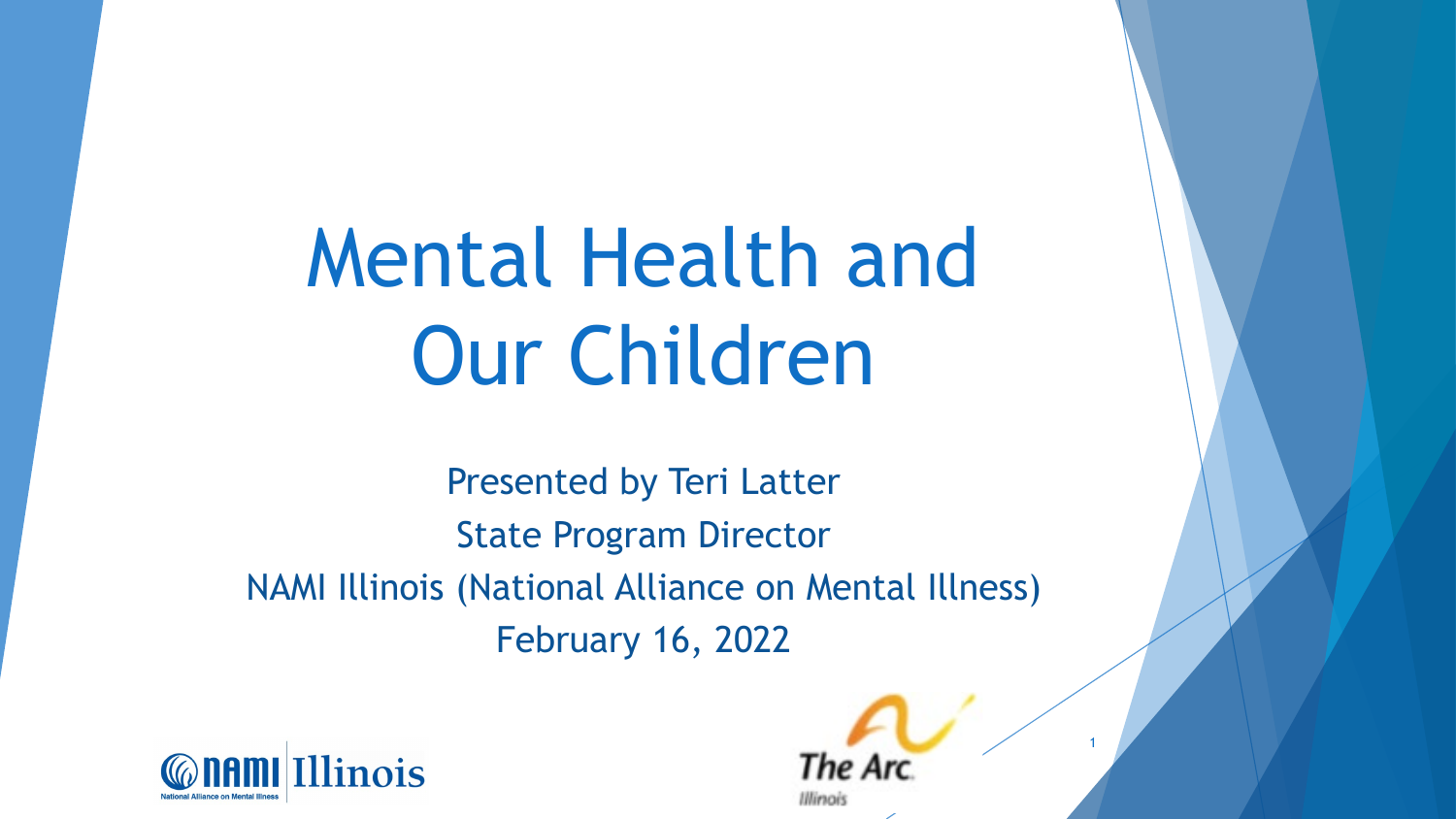# Today's Agenda

- ▶ Mental Health Landscape for Children & Teens
- ▶ COVID's Impact on Youth Mental Health
- Most Common Mental Illnesses in Children & Teens and What They Look Like

2

*C* name Illinois

- **Finding Help and Mental Health Crisis Response**
- **Insurance Parity**
- **NAMI Programs**
- Q & A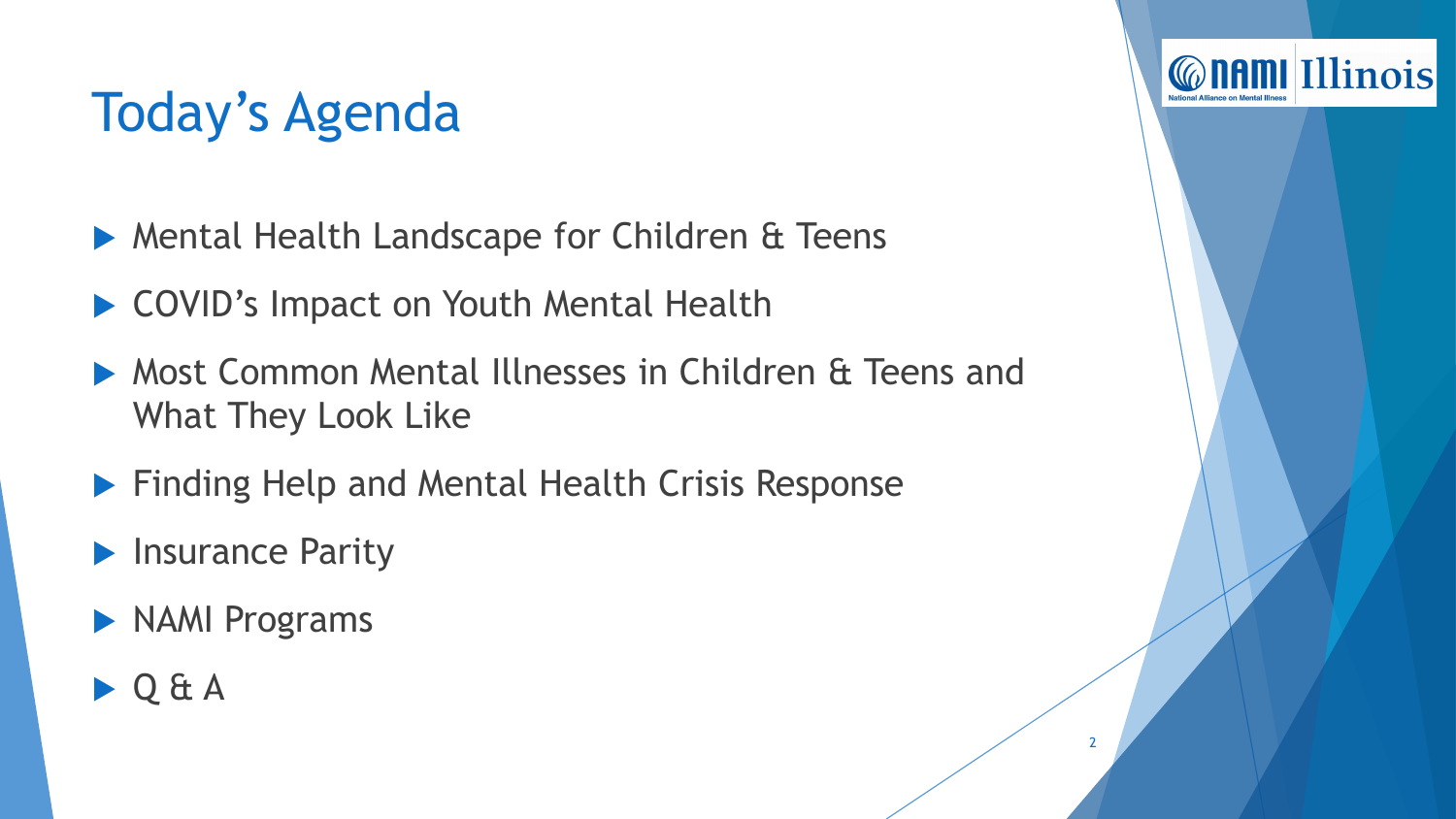#### The Youth Mental Health Landscape



**13% of youth, age 8-15, live w/mental illness severe enough to cause impairment in daily life**

**50% of lifetime cases of MI begin by age 14**

**50% of youth with MI receive treatment**

Among U.S. **ADOLESCENTS** (aged 12-17): 1 in 6 experienced a major depressive episode (MDE)

**MILLION** had serious thoughts of suicide

increase in mental health-related emergency department visits

Among U.S. **YOUNG ADULTS** (aged 18-25):

1 in 3 experienced a mental illness

1 in 10 experienced a serious mental illness

**3.8 MILLION** had serious thoughts of suicide

3

**Connullinois**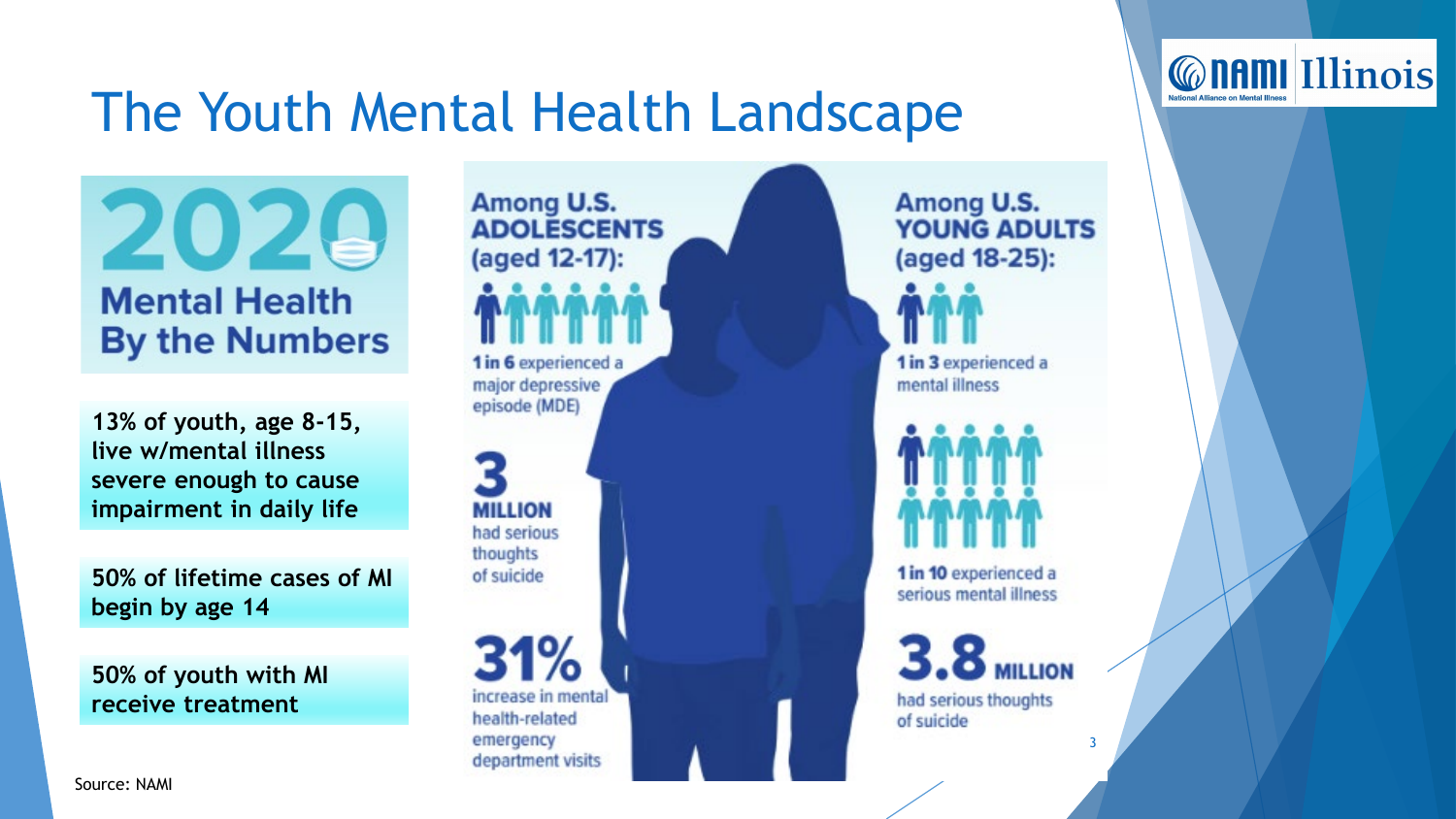#### COVID's Impact on Youth Mental Health



**1 in 5** young people report that the pandemic had a significant negative impact on their mental health.



of adolescents of young adults

18%

Youth and young adults experienced a unique set of challenges during the COVID-19 pandemic - isolation from peers, adapting to virtual learning, and changes to sleep habits and other routines.

of young people with mental health concerns report a significant negative impact.

**1 in 10** people under age 18 experience a mental health condition following a COVID-19 diagnosis.

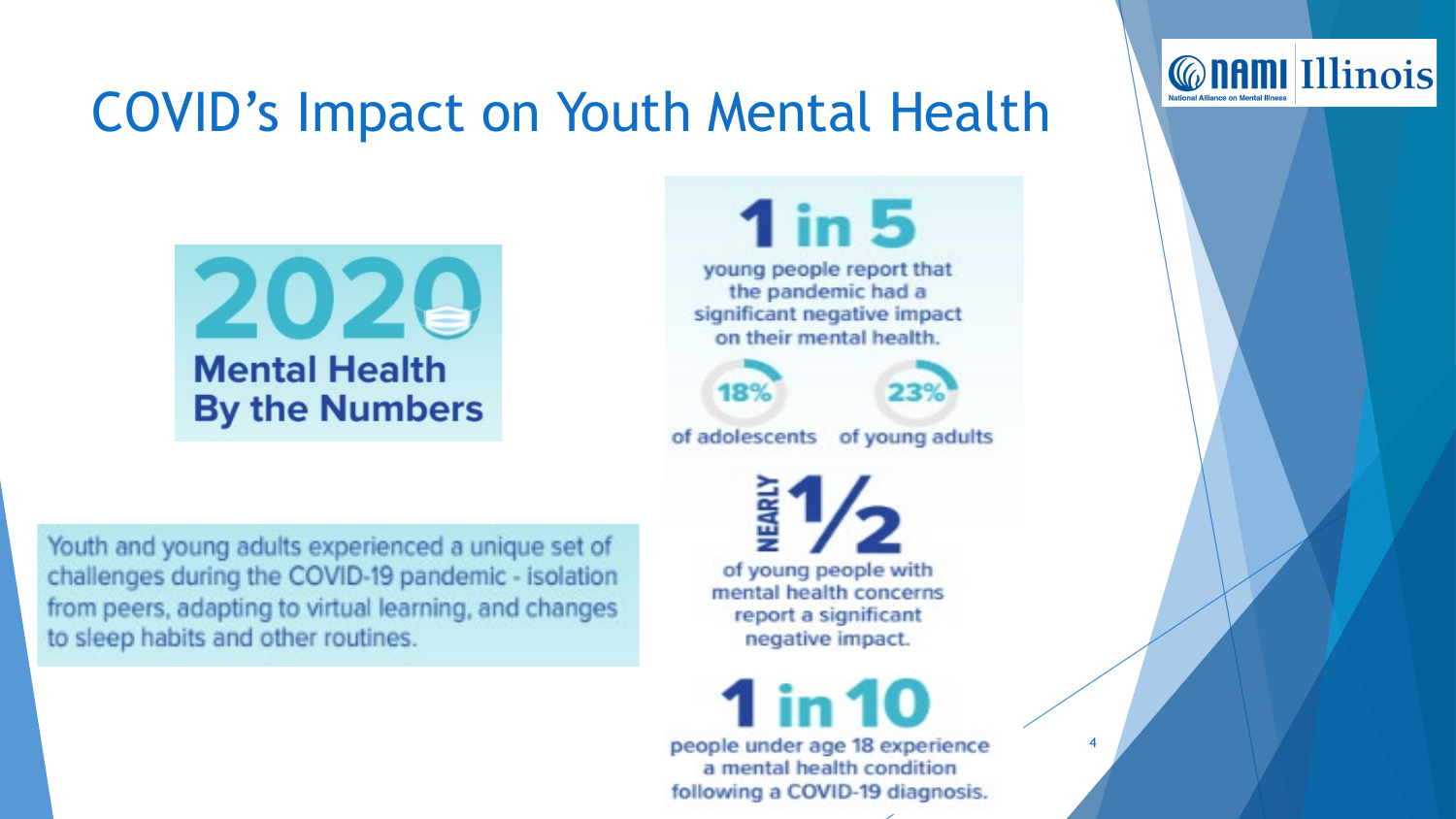# Signs of Mental Health Challenges in Youth

**Connullinois** 

- ▶ Disruptions to daily routines and interactions with others
- Anxiety or stress out of proportion to the reality of the risk
- ▶ Ongoing feelings of depression
- $\blacktriangleright$  Substance abuse
- Changes in performance at school
- Difficulties adjusting to challenges or changes
- ▶ Other symptoms that may be related to particular disorders

Important: These illnesses are biological in nature and not the fault of  $\begin{bmatrix} 1 & 0 \\ 0 & 0 \end{bmatrix}$ the young person with the illness nor the parents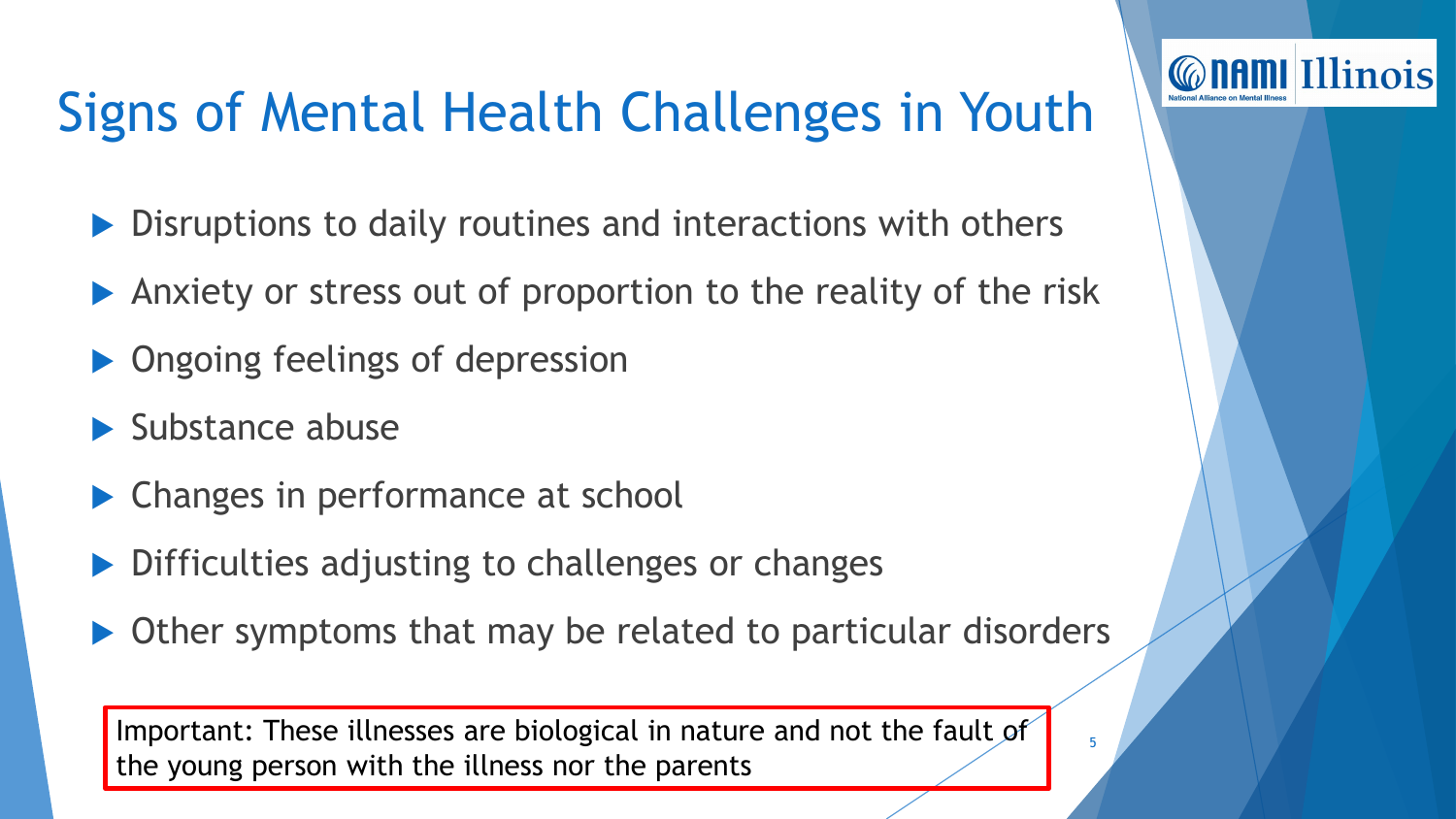#### ADD/ADHD: Attention Deficit/Hyperactivity Disorder

- Neurobiological disorder that typically presents by age 12
- Inattentive Presentation:
	- ▶ Can't pay attention to details, don't follow instructions, daydream
	- Seem forgetful, absent-minded, disorganized
- **Hyperactive/Impulsive Presentation** 
	- Extreme physical agitation: fidgets, can't sit still, interrupts
	- ▶ On the go as if driven by a motor, particularly when inappropriate
	- $\blacktriangleright$  In trouble at school
	- $\blacktriangleright$  High risk for alcohol/drug abuse in adolescents

To be diagnosed with ADD/ADHD, symptoms have to be present for 6 months, interfere with child's functioning or development, and cause significant impairment at home, at school, or in outside activities

6

*Connullinois* 

Source for illness info: DSM-5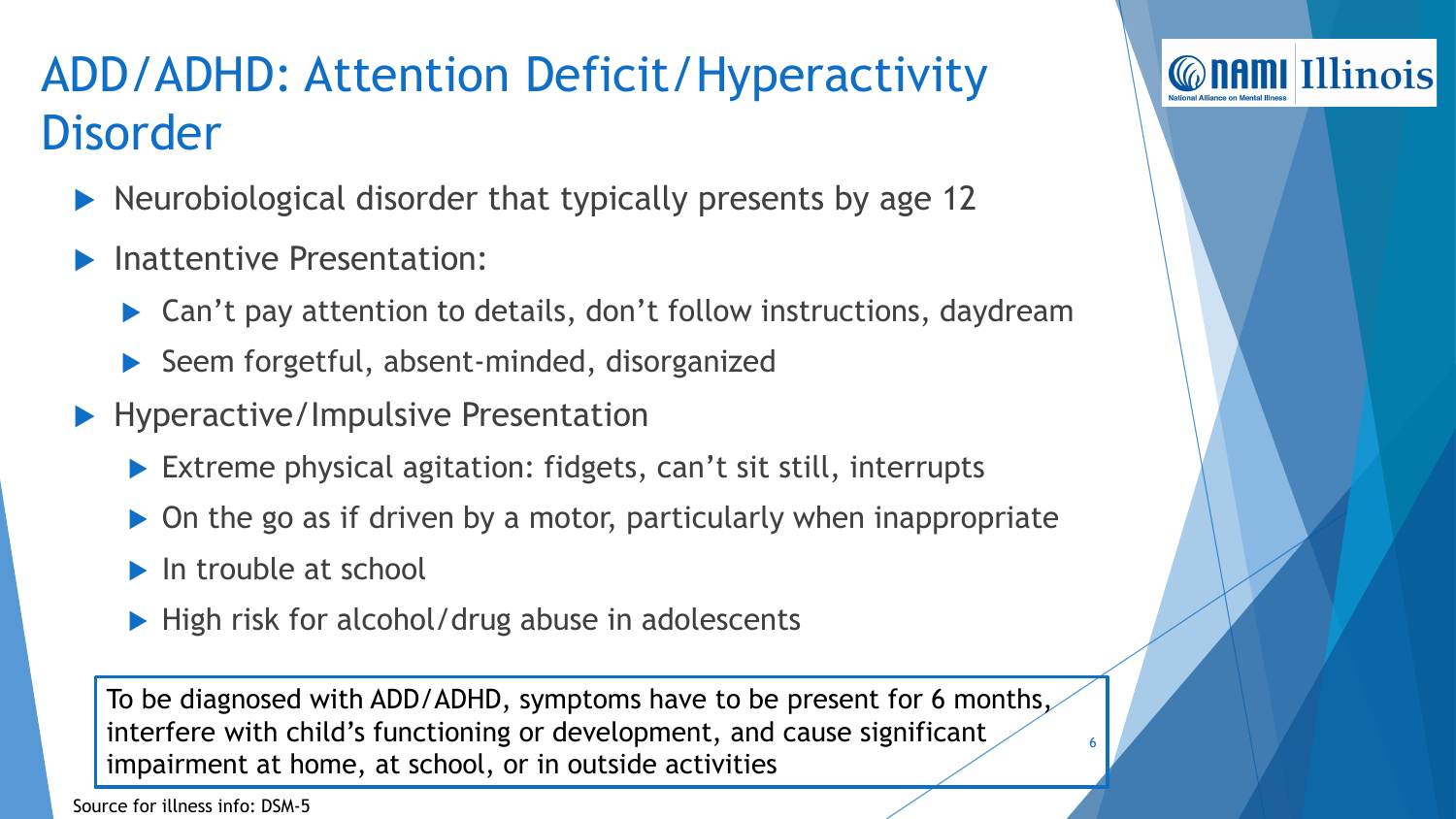# Anxiety Disorders

 Cause extreme discomfort to the child in situations generally seen as non-threatening, leading to dread and worry

**Connullinois** 

- Key warning sign: Not wanting to go to school
- Most common forms of anxiety disorder in youth are
	- $\triangleright$  Separation Anxiety: don't want to be separated from parents
	- Generalized Anxiety Disorder: excessive worry, perfectionism, overly serious
	- Social Anxiety Disorder: won't make friends, doesn't like being singled out

From families:

- Meltdowns occur if child put in anxiety-causing situation
- Accommodating anxious behavior can lead to missing too much school, but insisting on school attendance and social contacts results in recurring instances of high anxiety <sup>7</sup>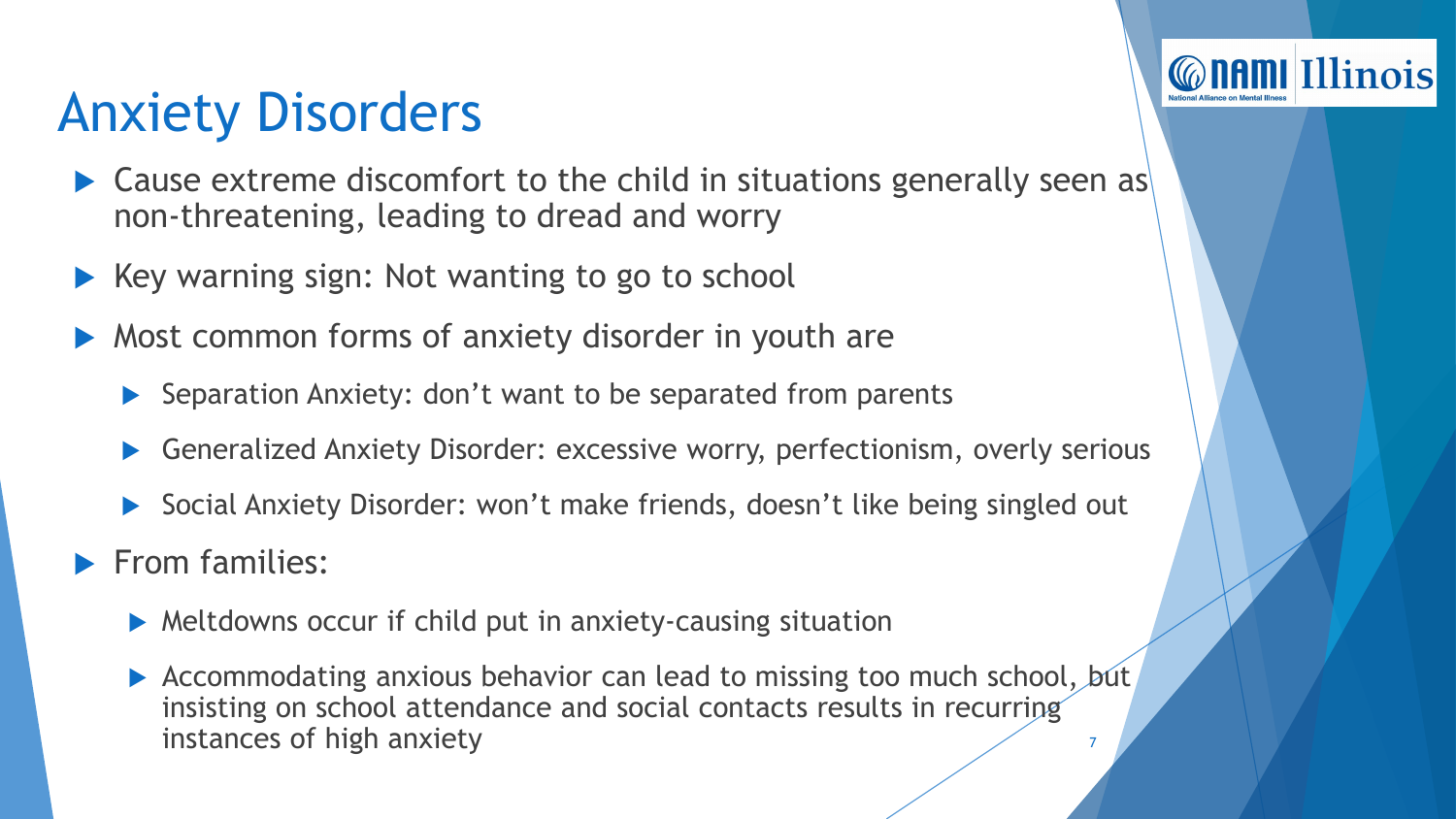# Depressive Disorders

 Symptoms of childhood depression can be as severe as those in adults but manifest differently

*C* name Illinois

- **IFRITHS** Irritability, aggressiveness, combativeness
- Complaints of physical symptoms that can't be medically confirmed
- Drop in grades, refusing to do homework or go to school
- Inability to have fun; withdraw, won't participate in activities
- Low self-esteem
- In adolescents, symptoms can include:
	- $\blacktriangleright$  Feeling sad, hopeless, empty, and lethargic
	- ▶ Become antisocial/isolated: "no one understands," "people look down on me"
	- $\blacktriangleright$  High-risk activities of self medicating
	- Increased risk for suicide  $\frac{8}{3}$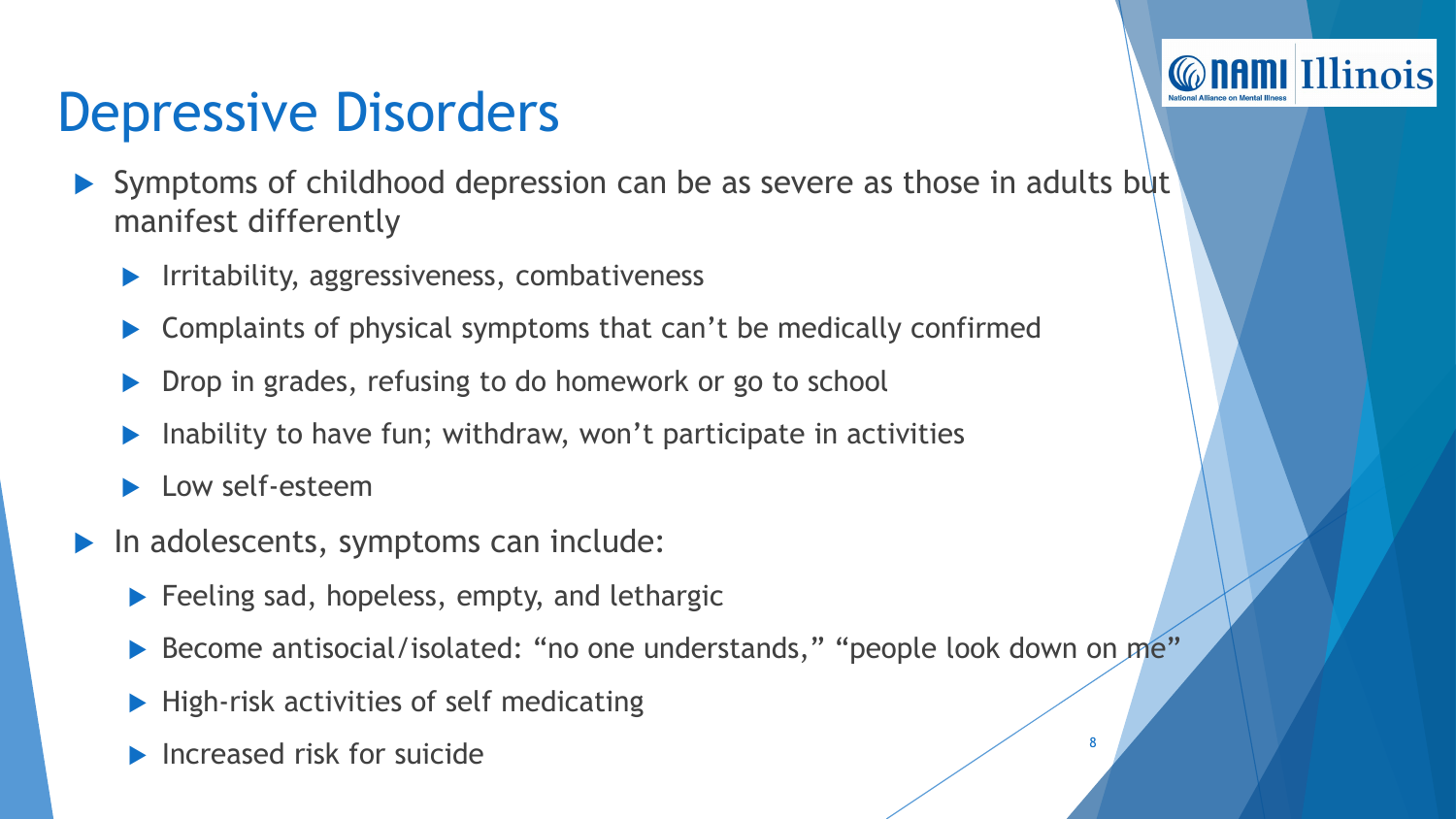# Other Disorders

- ▶ Bipolar disorder: Manic highs and depressive lows
- Disruptive Mood Dysregulation Disorder: Chronic, severe irritability  $+\frac{1}{2}$ temper outbursts and angry mood between outbursts
- ▶ Obsessive Compulsive Disorder (OCD): Recurrence of senseless, intrusive, anxiety-producing thoughts/impulses (obsession) which the child tries to ward off with a rigid, irrational behaviors (compulsion)
- ▶ Oppositional Defiant Disorder (ODD) & Conduct Disorder (CD): Disobedience that grossly violates accepted norms for children; core symptoms are inflexibility in ODD and physical aggression or cruelty in CD

9

*Connullinois*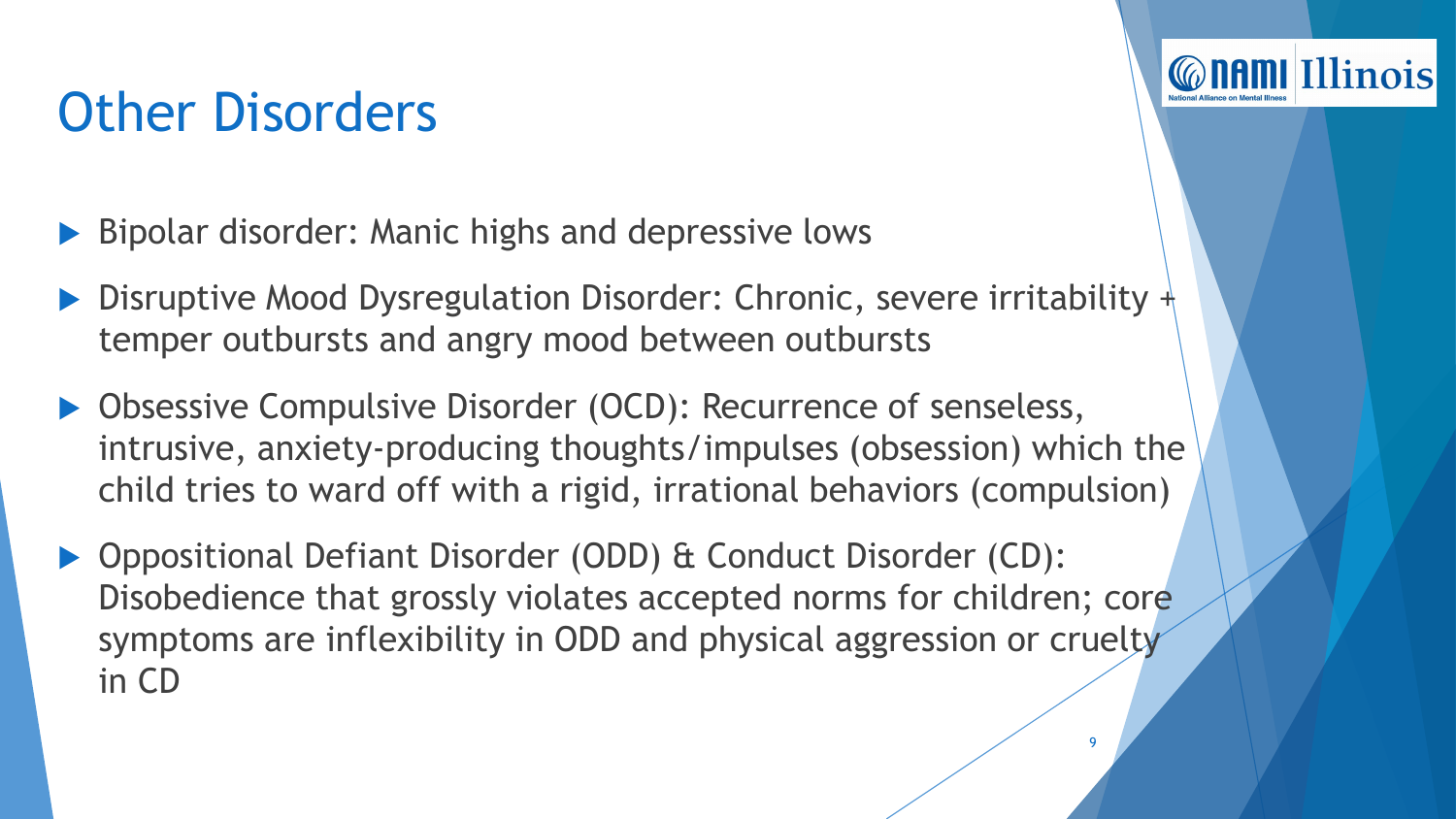#### Finding Help & Mental Health Crisis Response

**Connul Illinois** 

- $\triangleright$  Start with child's pediatrician
	- Some have counselors on staff
	- ▶ Most can refer to a preferred clinician
- ▶ Get appointment for your child with school counselor, therapist, or nurse
- Reach out to others who may have been in a similar situation for recommendations
- If there's a crisis (immediate concern for individual's or others' safety)
	- Go to hospital emergency room
	- ▶ Call 911 and request assistance from Crisis Intervention Trained (CIT) Officer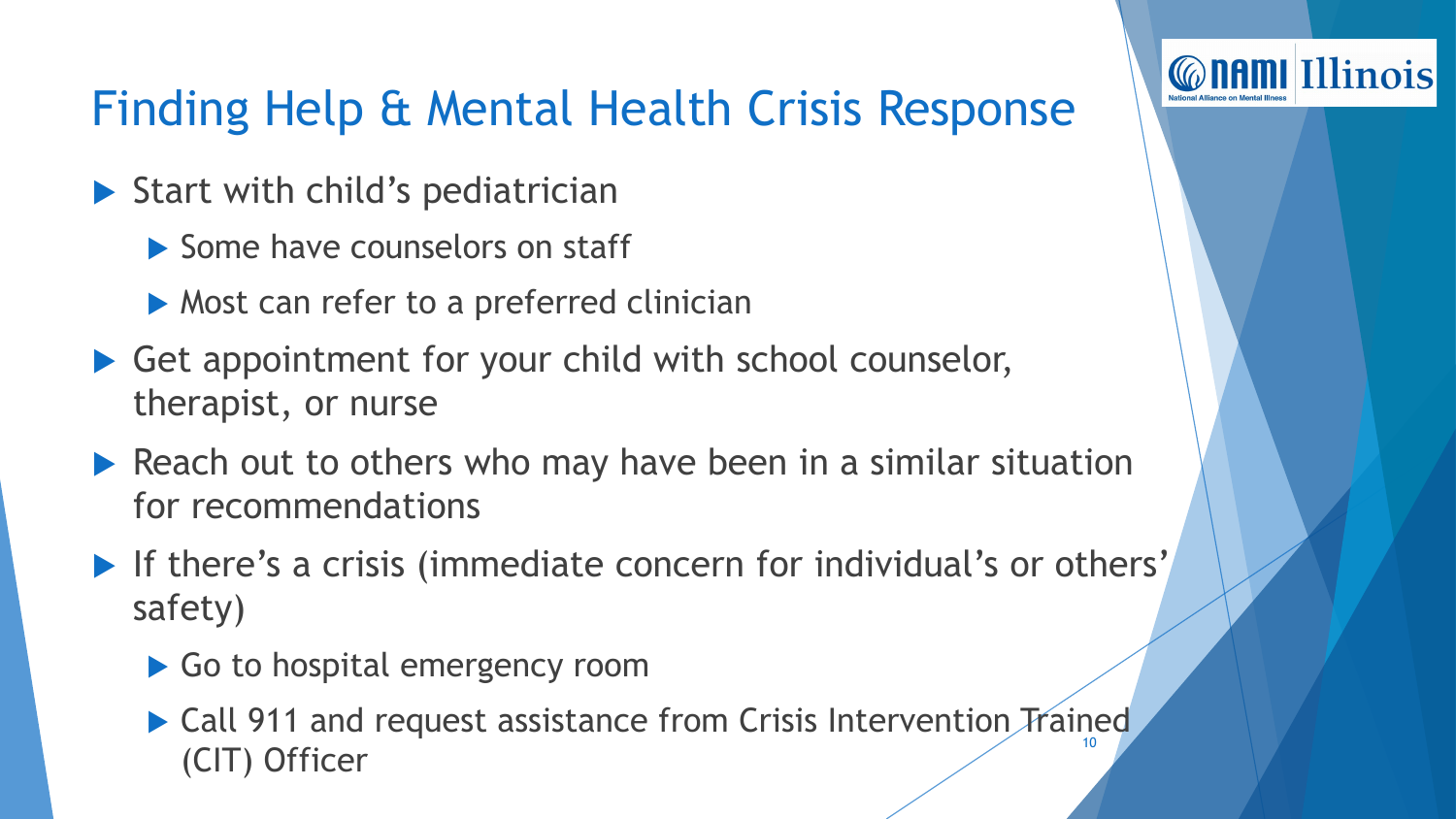#### **Insurance**

- Investigate coverage for mental health conditions in your insurance policy
- ▶ The good news is that Illinois is one of the leaders in mental health insurance parity: If your carrier offers behavioral health coverage, it cannot cover mental health conditions in a way different from physical conditions

11

**Connullinois** 

- ▶ Same deductibles and co-pays
- ▶ Same lifetime \$S limits
- $\blacktriangleright$  Same number of allowable visits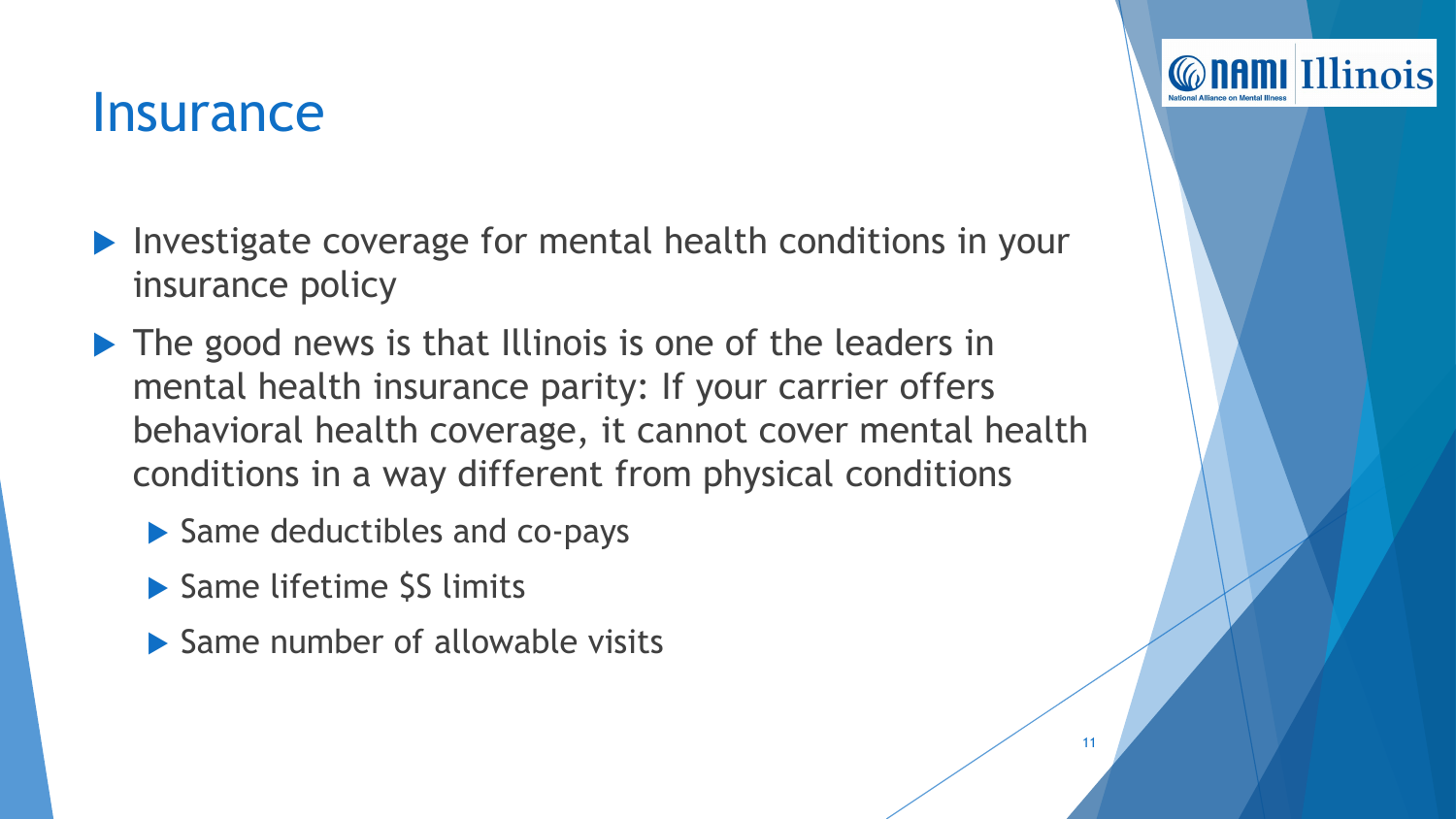





Must be 18+ to participate Also have LGBTQ+ Connection group

**Connul Illinois** 



**We IHMI Family-to-Family** For parents/other family members of someone over 16



Education program for those living with a mental illness; Must be 18+ to participate

#### **Awareness**

**NAMI** Ending the Silence In-school program for students, staff, and families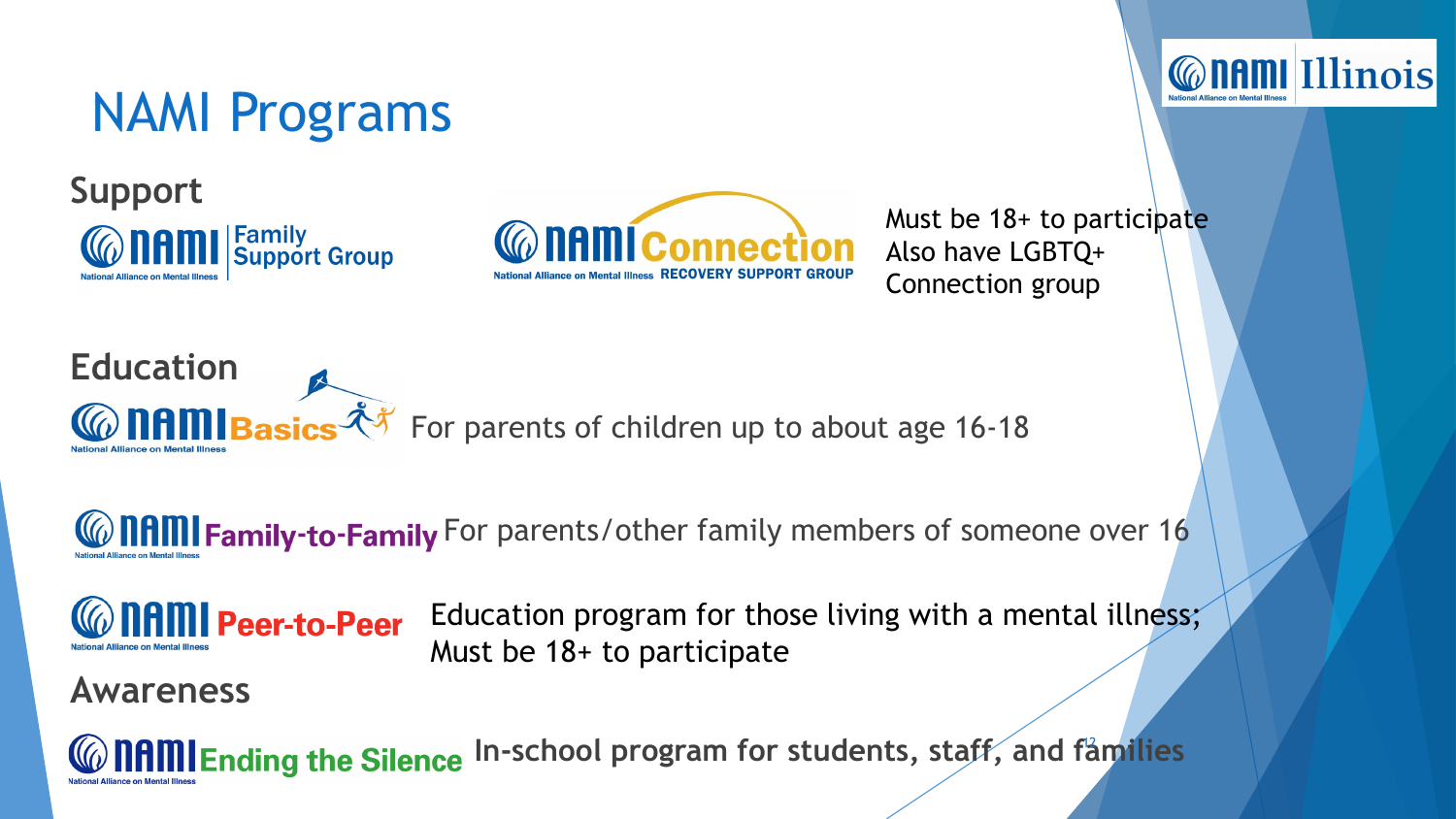#### **Resources**

- ▶ To find virtual support groups, local affiliates, and information on mental illness: namiillinois.org
- ▶ National Suicide Prevention Lifeline: 800-273-8255
- Transgender Suicide Hotline: 877-565-8860
- Groups for survivors of suicide: <https://afsp.org/find-a-support-group>
- ▶ For mental health support and/or substance abuse issue, through IL Dept. of Human Services: 866-359-7953
- ▶ The Trevor Project, for LGBTQ youth in crisis: 866-488-7386
- Substance Abuse and Mental Health Services Administration (SAMHSA) Helpline: 800-662-4537 or 800-958-5990
- ▶ [To sign up for NAMI Basics on Demand: https://nami.org/Support-](https://nami.org/Support-Education/Mental-Health-Education/NAMI-Basics)Education/Mental-Health-Education/NAMI-Basics

*C* name Illinois